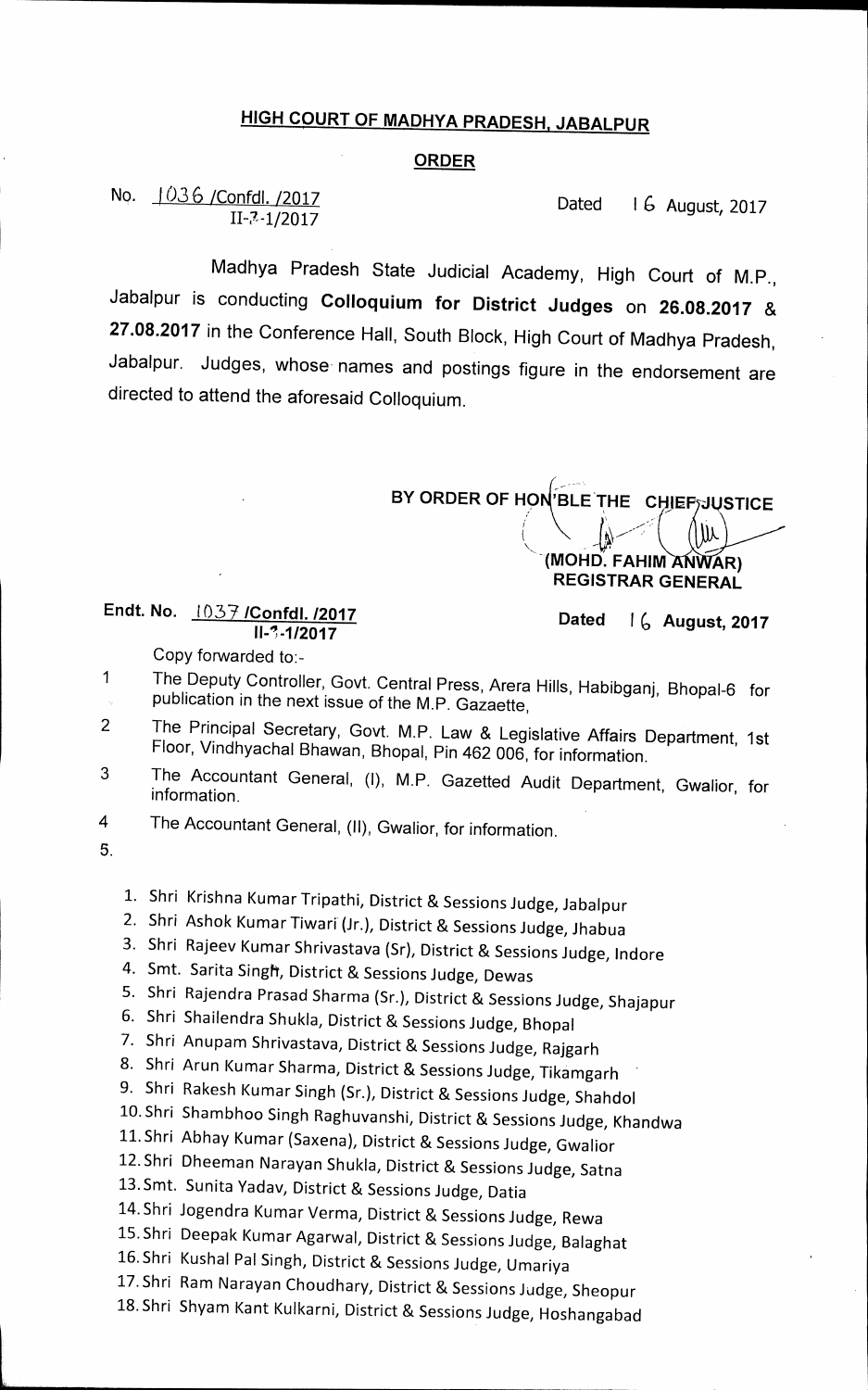**19. Shri Bhupendra Kumar Nigam, District & Sessions Judge, Betul 20. Shri Birendra S. Patidar, District & Sessions Judge, Ashok Nagar 21. Shri Rajesh Kumar Koshta, District & Sessions Judge, Panna**  22. Shri Vimal Prakash **District & Sessions Judge, Raisen 23. Shri Sushil Kumar Sharma, District & Sessions Judge, Seoni 24. Shri Mrityunjay Singh, District & Sessions Judge, Ratlam 25. Shri Sanjeev Dutta, District & Sessions Judge, Guna 26. Shri Rishabh Kumar Singhai, District & Sessions Judge, Sehore 27. Shri Ravi Kumar Nayak, District & Sessions Judge, Anuppur 28. Shri Tarkeshwar Singh, District & Sessions Judge, Bhind 29. Shri Amar Nath (Kesharwani), District & Sessions Judge, Singrouli (Waidhan) 30. Shri Surendra Kumar Turkar, District & Sessions Judge, Narsinghpur 31. Shri Shriram Dinkar, District & Sessions Judge, Damoh 32. Shri Rituraj Basant Kumar, District & Sessions Judge, Shivpuri 33. Shri Mahesh Bhadkariya, District & Sessions Judge, Neemuch 34. Shri Bhau Rao Patil, District & Sessions Judge, Mandleshwar 35. Shri Leeladhar Borasi, District & Sessions Judge, Chhindwara 36. Ku. Shobha Porwal, District & Sessions Judge, Alirajpur 37. Shri Rajeev Kumar Shrivastava (Jr), District & Sessions Judge, Mandla 38. Shri Prabhat Kumar Mishra, District & Sessions Judge, Mandsaur 39. Shri Prakash Chandra Gupta (Sr.), District & Sessions Judge, Sidhi 40. Smt. Bhagwati Choudhary, District & Sessions Judge, Dindori 41. Shri Jagdish Chandra Sunhare, District & Sessions Judge, Dhar 42. Shri Anil Kumar Mohaniya, District & Sessions Judge, Katni 43. Shri Rameshwar Gangaram Kothe, District & Sessions Judge, Barwani 44. Smt. Shashi Kala Chandra, District & Sessions Judge, Harda 45. Shri Shiv Badan Verma, District & Sessions Judge, Burhanpur 46. Shri Rajendra Kumar Nagpure, District & Sessions Judge, Morena** 

**With a direction to report for the Colloquium at 9.30 a.m. on 26.08.2017 in the Conference Hall of the High Court.** 

**The nominated District Judges are directed to observe the following instruction:** 

- **To apprise themselves with the contents of the Joining Instructions available on**  the MPSJA website www.mpsja.gov.in & www.mpsja.mphc.gov.in and observe **the same.**
- **6. The District & Sessions Judge Jabalpur/ Jhabua/ Indore/ Dewas/ Shajapur/ Bhopal/ Rajgarh/Tikamgarh/ Shahdol/ Khandwa/ Gwalior/ Satna/ Datia/ Rewa/ Balaghat/ Umariya/ Sheopur/ Hoshangabad/ Betul/ Ashok Nagar/ Panna/ Raisen/ Seoni/ Ratlam/ Guna/ Sehore/ Anuppur/ Bhind/ Singrouli (Waidhan)/ Narsinghpur/ Damoh/ Shivpuri/ Neemuch/Mandleshwar/ Chhindwara/ Alirajpur/ Mandla/ Mandsaur/ Sidhi/ Dindori/Dhar/ Katni/ Barwani/ Harda/ Burhanpur/ Morena for information and necessary action with a request to remain present in the Conference Hall of the High Court on the date and time given in the order, positively.**
- $\mathcal{T}$ **Registrar (I.T.), High Court of Madhya Pradesh, Jabalpur, for sending copy of order by e-mail to following Judicial Officers:-** 
	- **1. District Judge (Inspection), High Court Premises, Jabalpur/ District Judge (Inspection), J.E.-1, Judges Enclave, Residency Area, lndore-452001./ District Judge (Inspection), 28/B, Race-course Road, Opposite Maila Ground, Gwalior (M.P.), for information.**